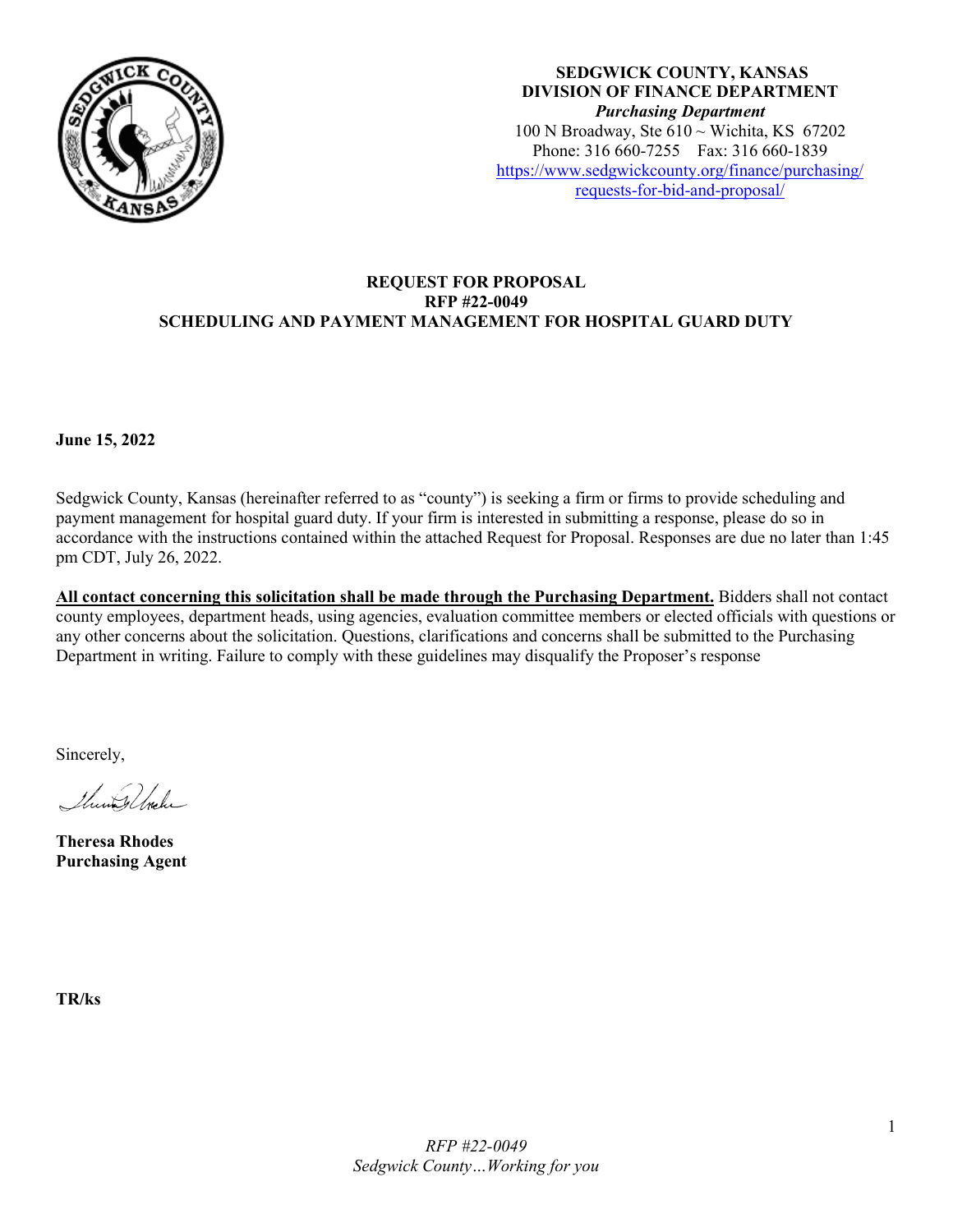#### **Table of Contents**

- <span id="page-1-0"></span>**I. [About this Document](#page-2-0)**
- <span id="page-1-1"></span>**II. [Background](#page-2-1)**
- <span id="page-1-2"></span>**III. [Project Objectives](#page-3-0)**
- <span id="page-1-3"></span>**IV. [Submittals](#page-3-1)**
- <span id="page-1-4"></span>**V. [Scope of Work](#page-3-2)**
- <span id="page-1-5"></span>**VI. [Sedgwick County's Responsibilities](#page-3-3)**
- <span id="page-1-10"></span><span id="page-1-9"></span><span id="page-1-8"></span><span id="page-1-7"></span><span id="page-1-6"></span>**VII. [Proposal Terms](#page-4-0)**
	- **A. [Questions and Contact Information](#page-4-1)**
	- **B. [Minimum Firm Qualifications](#page-4-2)**
	- **[Evaluation Criteria](#page-4-3)**
	- **D. [Request for Proposal Timeline](#page-5-0)**
	- **E. [Contract Period and Payment Terms](#page-5-1)**
	- **F. [Insurance Requirements](#page-6-0)**
	- **G. [Indemnification](#page-6-1)**
	- **H. [Confidential Matters and Data Ownership](#page-7-0)**
	- **I. [Proposal Conditions](#page-7-1)**
- <span id="page-1-15"></span><span id="page-1-14"></span><span id="page-1-13"></span><span id="page-1-12"></span><span id="page-1-11"></span>**VIII. [Required Response Content](#page-8-0)**
- <span id="page-1-16"></span>**IX. [Response Form](#page-9-0)**
- <span id="page-1-17"></span>**X. [Price List](#page-10-0)**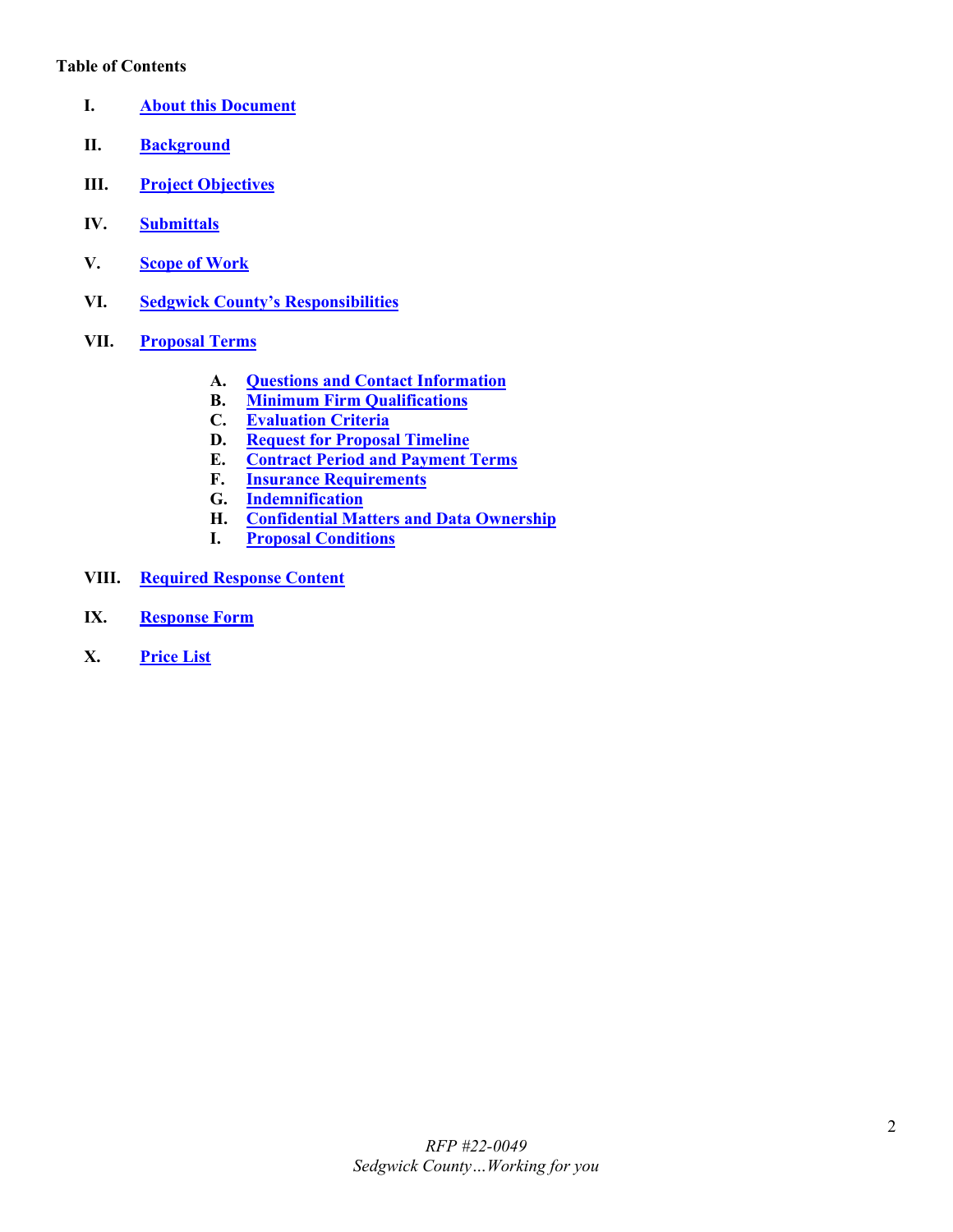### <span id="page-2-0"></span>**I. [About this Document](#page-1-0)**

This document is a Request for Proposal. It differs from a Request for Bid or Quotation in that the county is seeking a solution, as described on the cover page and in the following Background Information section, not a bid or quotation meeting firm specifications for the lowest price. As such, the lowest price proposed will not guarantee an award recommendation. As defined in Charter Resolution No. 68, Competitive Sealed Proposals will be evaluated based upon criteria formulated around the most important features of the product(s) and/or service(s), of which quality, testing, references, service, availability or capability, may be overriding factors, and price may not be determinative in the issuance of a contract or award. The proposal evaluation criteria should be viewed as standards that measure how well a vendor's approach meets the desired requirements and needs of the county. Criteria that will be used and considered in evaluation for award are set forth in this document. The county will thoroughly review all proposals received. The county will also utilize its best judgment when determining whether to schedule a pre-proposal conference, before proposals are accepted, or meetings with vendors, after receipt of all proposals. A Purchase Order/Contract will be awarded to a qualified vendor submitting the best proposal. **Sedgwick County reserves the right to select, and subsequently recommend for award, the proposed service(s) and/or product(s) which best meets its required needs, quality levels and budget constraints**.

The nature of this work is for a public entity and will require the expenditure of public funds and/or use of public facilities, therefore the successful proposer will understand that portions (potentially all) of their proposal may become public record at any time after receipt of proposals. Proposal responses, purchase orders and final contracts are subject to public disclosure after award. All confidential or proprietary information should be clearly denoted in proposal responses and responders should understand this information will be considered prior to release, however no guarantee is made that information will be withheld from public view.

### <span id="page-2-1"></span>**II. [Background](#page-1-1)**

Sedgwick County, located in south-central Kansas, is one of the most populous of Kansas' 105 counties with a population estimated at more than 514,000 persons. It is the sixteenth largest in area, with 1,008 square miles, and reportedly has the second highest per capita wealth among Kansas' counties. Organizationally, the county is a Commission/Manager entity, employs nearly 2,500 persons, and hosts or provides a full range of municipal services, e.g. – public safety, public works, criminal justice, recreation, entertainment, cultural, human/social, and education.

The Hospital Guard Duty has historically been managed and staffed by Sedgwick County Commissioned Deputies and Sedgwick County Detention Deputies. Supervisors with the Sheriff's Office schedule the staffing. When an inmate in custody is transported to the hospital for a medical necessity, a Deputy must guard the inmate at all times. Inmates may be transported to the hospital for a medical necessity at any time of the day, and any day of the week.

Sheriff's Office supervision has kept a schedule prepared for staff hospital guard duty assignments. There may be anywhere from zero (0) to five (5) inmates at the hospital on any given day over the course of the year. Typically, there are zero (0) to two (2) inmates at the hospital. The average stay is 6.71 days per inmate from January 2021—May 31st 2022.

#### **January 1st 2021---January 1st 2022 Admitted to the hospital**

- Number of inmates admitted to the hospital 50
- Total of 277 days admitted for all 50 inmates
- Total employee guard duty hours worked 6,648

#### **January 1st 2022—May 31st 2022 Admitted so far this year**

- Number of Inmates admitted to the hospital 34
- Total 188 days admitted for all 34 inmates
- Total employee guard duty hours worked 4,512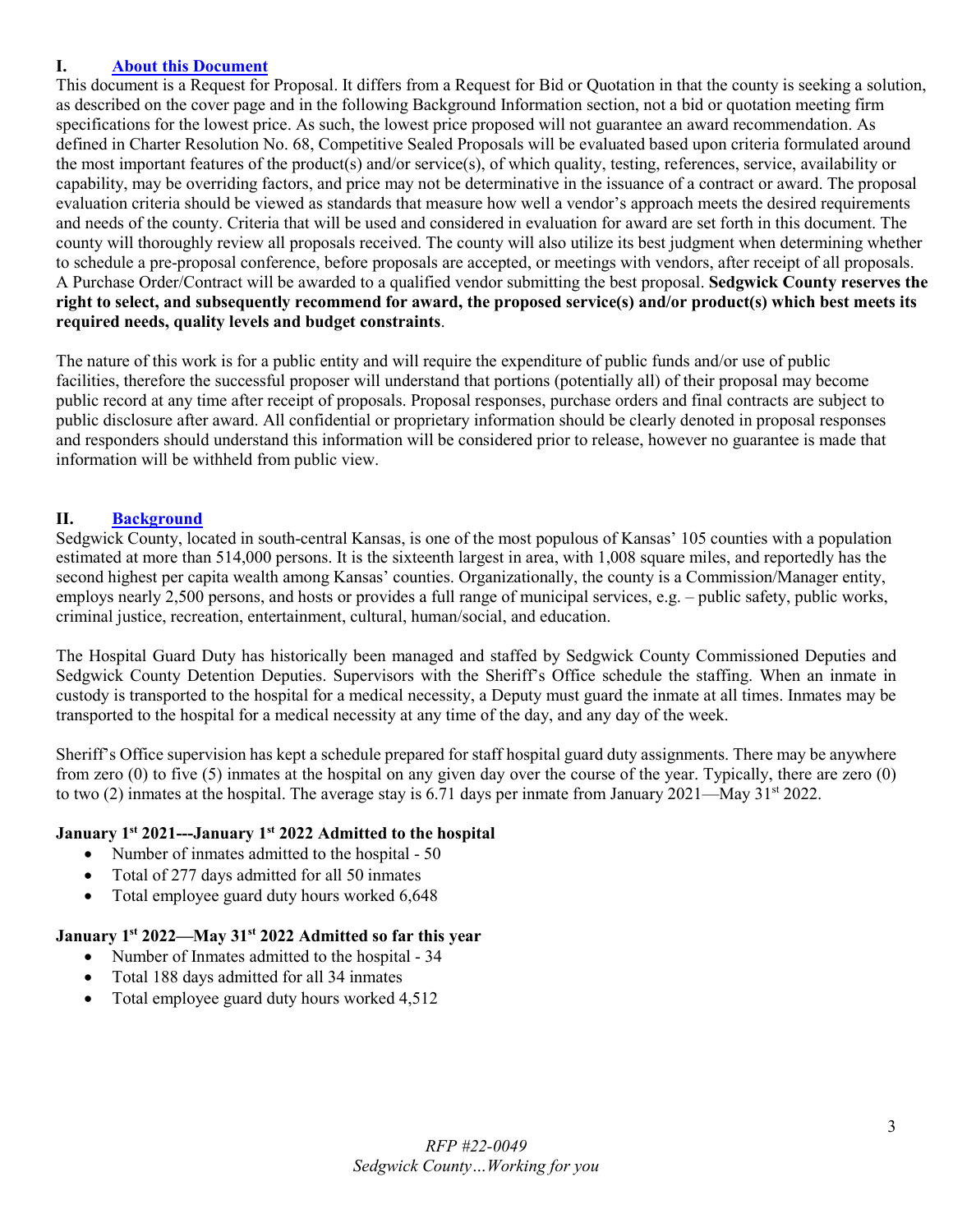## <span id="page-3-0"></span>**III. [Project Objectives](#page-1-2)**

Sedgwick County, Kansas (hereinafter referred to as "county") is seeking a firm or firms to provide scheduling and payment management for hospital guard duty. The following objectives have been identified for this contract:

- 1. Acquire scheduling and payment management for hospital guard duty meeting the parameters, conditions and mandatory requirements presented in the document.
- 2. Establish contract pricing with the vendor that has the best proven "track-record" in performance, service and customer satisfaction.
- 3. Acquire most efficient scheduling and payment management for hospital guard duty for Sedgwick County employees and employees from other law enforcement agencies within Sedgwick County, Kansas.
- 4. Obtain scheduling and payment management for hospital guard duty with the most advantageous overall cost to the county.

### <span id="page-3-1"></span>**IV. [Submittals](#page-1-3)**

Carefully review this Request for Proposal. It provides specific technical information necessary to aid participating firms in formulating a thorough response. Should you elect to participate, submit via email to [purchasing@sedgwick.gov.](mailto:purchasing@sedgwick.gov)

SUBMITTALS are due **NO LATER THAN 1:45 pm CDT, TUESDAY, July 26, 2022.** Late or incomplete responses will not be accepted and will not receive consideration for final award. Vendor is responsible for verifying that their proposal has been received by Sedgwick County Purchasing Department.

Proposal responses will be acknowledged and read into record at Bid Opening, which will occur at 2:00 pm CDT on the due date. No information other than the respondent's name will be disclosed at Bid Opening. If you would like to listen in as these are read into the record, please dial our Meet Me line  $\omega(316)$  660-7271 at 2:00 pm.

#### <span id="page-3-2"></span>**V. [Scope of Work](#page-1-4)**

The county desires to select a qualified firm to provide scheduling and payment management for the hospital guard duty assignments to preselected qualified law enforcement personnel. The Sedgwick County Sheriff's Office will supply the vendor with a list of qualified law enforcement personnel.

When a hospital duty assignment becomes available (24 hours a day, seven (7) days a week) a Sheriff's Office supervisor will notify the vendor. The vendor will identify a law enforcement officer from the list of qualified personnel, and schedule the work. The work shifts will be a minimum of four (4) hours in length, and a maximum of eight (8) hours in length. The on duty Sheriff's Deputy will transport the inmate to the hospital and the guard duty scheduling will continue until the inmate is released from the hospital. The on duty Sheriff's Office Deputy will then transport the inmate back to the jail.

The vendor will then make payment to the individual that completed the hospital duty assignment with funds supplied by Sedgwick County, with the exception of Sedgwick County employees who will receive payment through the county's standard payroll.

#### **VI. [Sedgwick County's Responsibilities](#page-1-5)**

- <span id="page-3-3"></span>• Provide information, as legally allowed, in possession of the county, which relates to the county's requirements or which is relevant to this project.
- Designate a person to act as the County Contract Manager with respect to the work to be performed under this contract.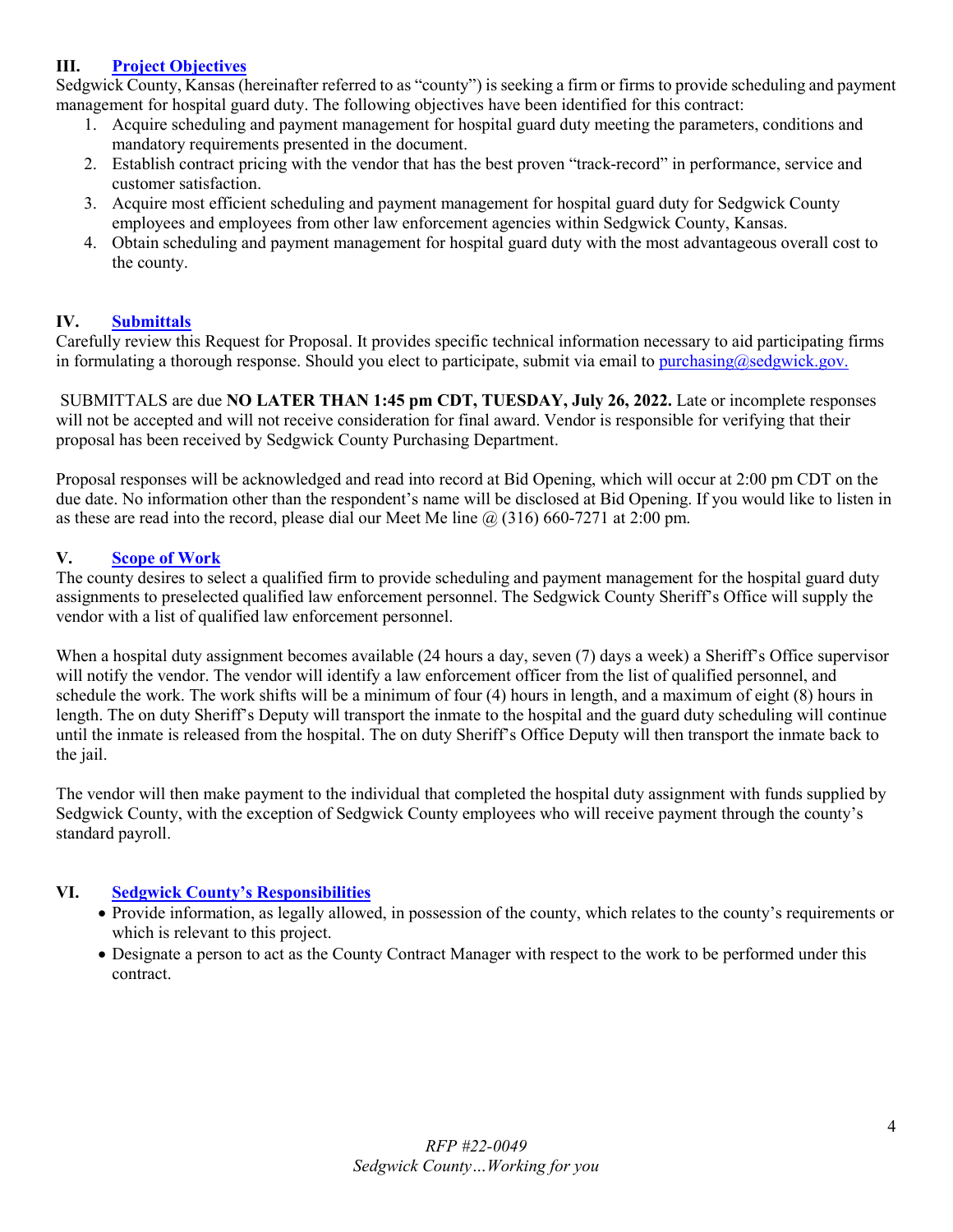### **VII. [Proposal Terms](#page-1-6)**

# <span id="page-4-1"></span><span id="page-4-0"></span>A. [Questions and Contact Information](#page-1-7)

Any questions regarding this document must be submitted in writing to Theresa Rhodes at

[Theresa.Rhodes@sedgwick.gov](mailto:Theresa.Rhodes@sedgwick.gov) by 5:00 pm CDT, June 21, 2022. Any questions of a substantive nature will be answered in written form as an addendum and posted on the purchasing website at

<https://www.sedgwickcounty.org/finance/purchasing/requests-for-bid-and-proposal/>under the Documents column associated with this RFP number by 5:00 pm CDT, July 8, 2022. Firms are responsible for checking the website and acknowledging any addenda on their proposal response form.

### <span id="page-4-2"></span>B. Minimum [Firm Qualifications](#page-1-8)

This section lists the criteria to be considered in evaluating the ability of firms interested in providing the service(s) and/or product(s) specified in this Request for Proposal. Firms must meet or exceed theses qualifications to be considered for award. Any exceptions to the requirements listed should be clearly detailed in proposer's response. Proposers shall:

- 1. Have a minimum of five (5) years' experience in providing services similar to those specified in this RFP.
- 2. Have an understanding of industry standards and best practices.
- 3. Have knowledge of and comply with all currently applicable, and as they become enacted during the contract term, federal, state and local laws, statutes, ordinances, rules and regulations. All laws of the State of Kansas, whether substantive or procedural, shall apply to the contract, and all statutory, charter, and ordinance provisions that are applicable to public contracts in the county shall be followed with respect to the contract.
- 4. Municipal and county government experience is desired, however, the county will make the final determination based on responses received and the evaluation process.
- 5. Have the capacity to acquire all bonds, escrows or insurances as outlined in the terms of this RFP.
- 6. Wear company uniform or ID badge for identification purposes.
- 7. Firm must schedule guard duty services utilizing a preselected list of approved commissioned law enforcement personnel maintained by the Sheriff's Office.
- 8. Must be available 24 hours a day, seven (7) days a week, 365 days a year.
- 9. Vendor must respond to hospital guard detail assignment within one (1) hour.

### <span id="page-4-3"></span>C. [Evaluation Criteria](#page-1-9)

The selection process will be based on the responses to this RFP. County staff will judge each response as determined by the scoring criteria below. Purchasing staff are not a part of the evaluation committee.

| Component                                                                                                                                    | Points |
|----------------------------------------------------------------------------------------------------------------------------------------------|--------|
| a. Provide 24 hour 365 day a year scheduling and payment management for hospital<br>guard duty provided to the firm by the Sheriff's Office. | 25     |
| b. Utilize a list of individuals who can complete the work assignments that have been<br>vetted by the Sheriff's Office.                     | 20     |
| c. Vendor ability to adhere to the response time stated in the Scope of Work.                                                                | 15     |
| d. Provide references verifying exemplary services levels for similar work.                                                                  | 25     |
| e. Cost                                                                                                                                      | 15     |
| <b>Total Points</b>                                                                                                                          | 100    |

Assume the following cost proposals **(examples only)**

- A. \$50,000.00
- B. \$38,000.00
- C. \$49,000.00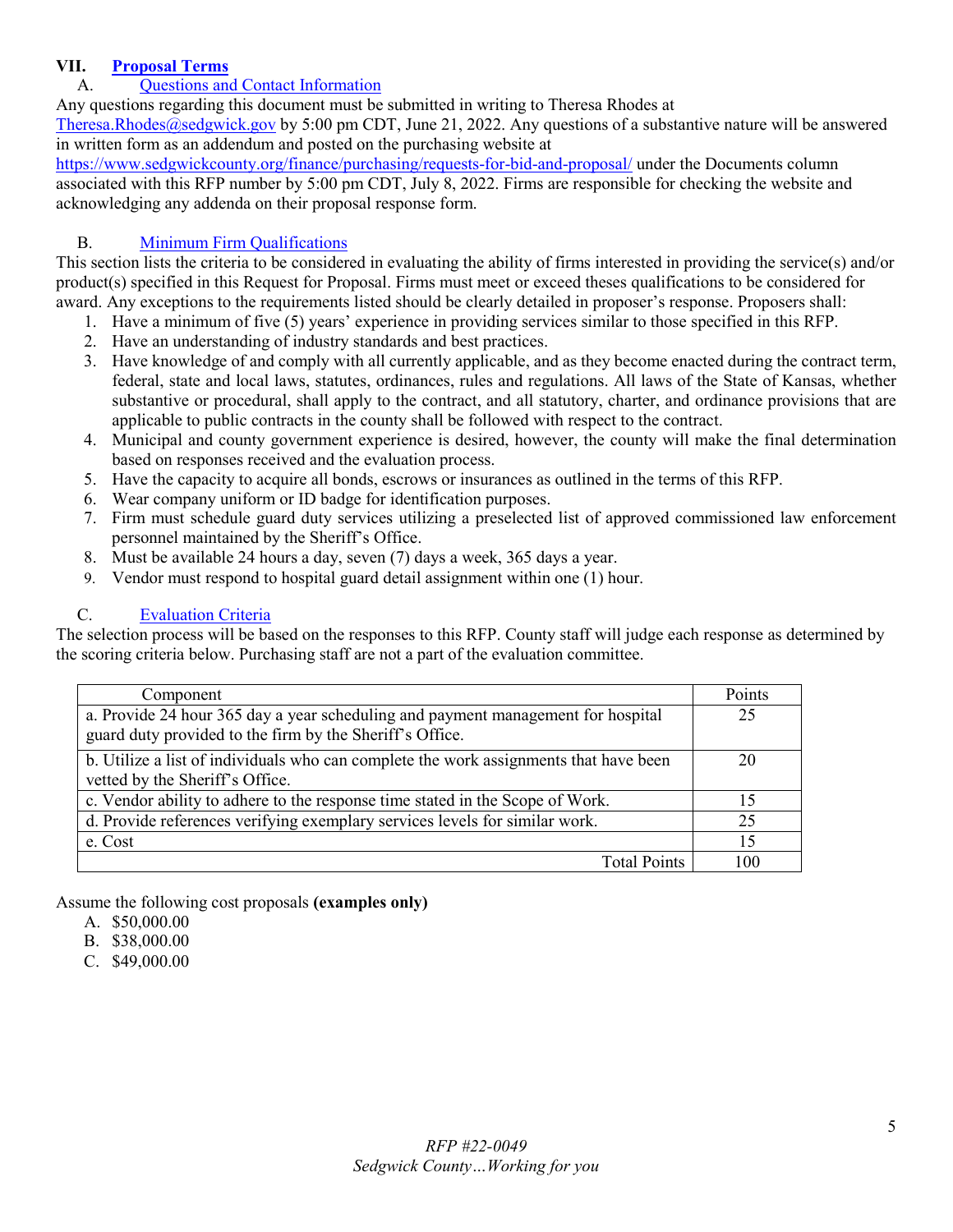Company B with a total price of \$38,000.00 is the low offer. Take the low offer and divide each of the other offers into the low offer to calculate a percentage. This percentage is then multiplied by the number of points available for the cost. In this case, 10 points are allocated to cost.

| A. \$38,000.00 divided by \$50,000.00 = 76   | $.76*10$  | 7.6 points |
|----------------------------------------------|-----------|------------|
| B. \$38,000.00 divided by \$38,000.00 = 1.00 | $1.00*10$ | 10 points  |
| C. \$38,000.00 divided by \$49,000.00 = .77  | $.77*10$  | 7.7 points |

Any final negotiations for services, terms and conditions will be based, in part, on the firm's method of providing the service and the fee schedule achieved through discussions and agreement with the county's review committee. The county is under no obligation to accept the lowest priced proposal and reserves the right to further negotiate services and costs that are proposed. The county also reserves the sole right to recommend for award the proposal and plan that it deems to be in its best interest.

The county reserves the right to reject all proposals. All proposals, including supporting documentation shall become the property of Sedgwick County. All costs incurred in the preparation of this proposal shall be the responsibility of the firm making the proposals. Sedgwick County reserves the right to select, and subsequently recommend for award, the proposed service which best meets its required needs, quality levels and budget constraints.

## <span id="page-5-0"></span>D. [Request for Proposal Timeline](#page-1-9)

The following dates are provided for information purposes and are subject to change without notice. Contact the Purchasing Department at (316) 660-7255 to confirm any and all dates**.** 

| Distribution of Request for Proposal to interested parties       | June 15, 2022             |
|------------------------------------------------------------------|---------------------------|
| Questions and clarifications submitted in writing by 5:00 pm CDT | June 21, 2022             |
| Addendum Issued by 5:00 pm CDT                                   | <b>July 8, 2022</b>       |
| Sealed Proposal due before 1:45 pm CDT                           | <b>July 26, 2022</b>      |
| <b>Evaluation Period</b>                                         | July 27 – August 17, 2022 |
| Board of Bids and Contracts Recommendation                       | <b>August 25, 2022</b>    |
| Board of County Commission Award                                 | <b>August 31, 2022</b>    |

# <span id="page-5-1"></span>E. [Contract Period and Payment Terms](#page-1-10)

A contractual period will begin following Board of County Commissioners (BoCC) approval of the successful firm(s) and continue for a period of two (2) years, with three (3) one (1) year options to renew.

County may cancel its obligations herein upon thirty-day (30) prior written notice to the other party. It is understood that funding may cease or be reduced at any time, and in the event that adequate funds are not available to meet the obligations hereunder, either party reserves the right to terminate this agreement upon thirty (30) days prior written notice to the other. Payment will be remitted following receipt of monthly detailed invoice.

Payment and Invoice Provisions [https://www.sedgwickcounty.org/media/39239/payment\\_and\\_invoice\\_provisions.pdf](https://www.sedgwickcounty.org/media/39239/payment_and_invoice_provisions.pdf)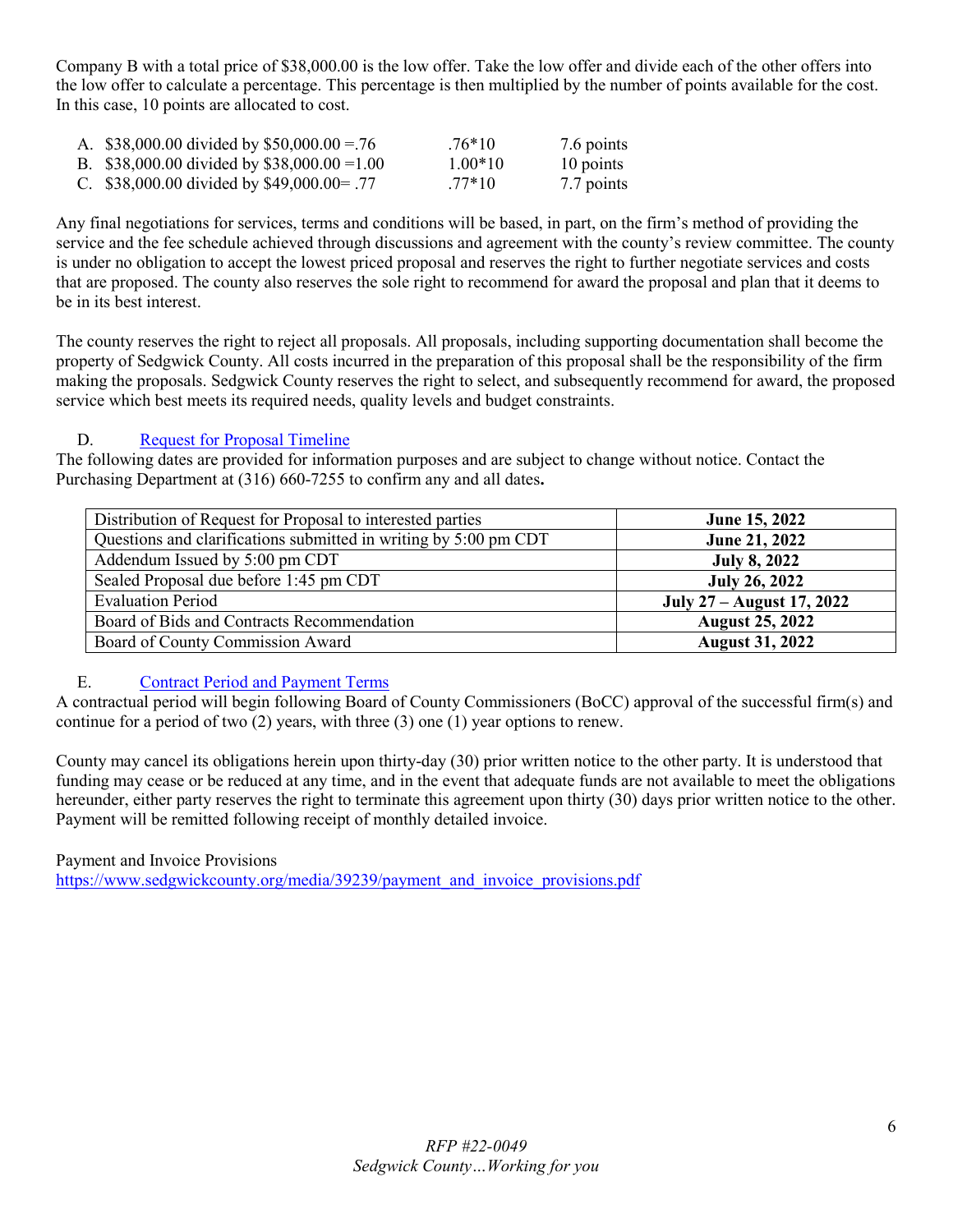# <span id="page-6-0"></span>F. [Insurance Requirements](#page-1-11)

Liability insurance coverage indicated below must be considered as primary and not as excess insurance. If required, contractor's professional liability/errors and omissions insurance shall (i) have a policy retroactive date prior to the date any professional services are provided for this project, and (ii) be maintained for a minimum of three (3) years past completion of the project. Contractor shall furnish a certificate evidencing such coverage, with county listed as an additional insured including both ongoing and completed operations, except for professional liability, workers' compensation and employer's liability. **Certificate shall be provided prior to award of contract.** Certificate shall remain in force during the duration of the project/services and will not be canceled, reduced, modified, limited, or restricted until thirty (30) days after county receives written notice of such change. All insurance must be with an insurance company with a minimum BEST rating of A-VIII and licensed to do business in the State of Kansas **(must be acknowledged on the bid/proposal response form).**

**NOTE:** If any insurance is subject to a deductible or self-insured retention, written disclosure must be included in your proposal response and also be noted on the certificate of insurance.

It is the responsibility of contractor to require that any and all approved subcontractors meet the minimum insurance requirements.

| <b>Workers' Compensation:</b>                                                       |                |  |  |
|-------------------------------------------------------------------------------------|----------------|--|--|
| Applicable coverage per State Statutes                                              |                |  |  |
| <b>Employer's Liability Insurance:</b>                                              | \$500,000.00   |  |  |
| Commercial General Liability Insurance (on form CG 00 01 04 13 or its equivalent):  |                |  |  |
| Each Occurrence                                                                     | \$1,000,000.00 |  |  |
| General Aggregate, per project                                                      | \$2,000,000.00 |  |  |
| Personal Injury                                                                     | \$1,000,000.00 |  |  |
| Products and Completed Operations Aggregate                                         | \$2,000,000.00 |  |  |
| <b>Automobile Liability:</b>                                                        |                |  |  |
| Combined single limit                                                               | \$500,000.00   |  |  |
| <b>Umbrella Liability:</b>                                                          |                |  |  |
| Following form for both the general liability and automobile                        |                |  |  |
| X_Required / ___ Not Required                                                       |                |  |  |
| Each Claim                                                                          | \$1,000,000.00 |  |  |
| Aggregate                                                                           | \$1,000,000.00 |  |  |
| Professional Liability/ Errors & Omissions Insurance:                               |                |  |  |
| Required / X Not Required                                                           |                |  |  |
| Each Claim                                                                          | \$1,000,000.00 |  |  |
| Aggregate                                                                           | \$1,000,000.00 |  |  |
| <b>Commercial Crime Coverage:</b>                                                   |                |  |  |
| Commercial Crime Coverage shall include third party liability coverage and list the |                |  |  |
| County as a loss payee.                                                             |                |  |  |
| Single Limit                                                                        | \$1,000,000.00 |  |  |

### *Special Risks or Circumstances:*

<span id="page-6-1"></span>*Entity reserves the right to modify, by written contract, these requirements, including limits, based on the nature of the risk, prior experience, insurer, coverage, or other special circumstances.*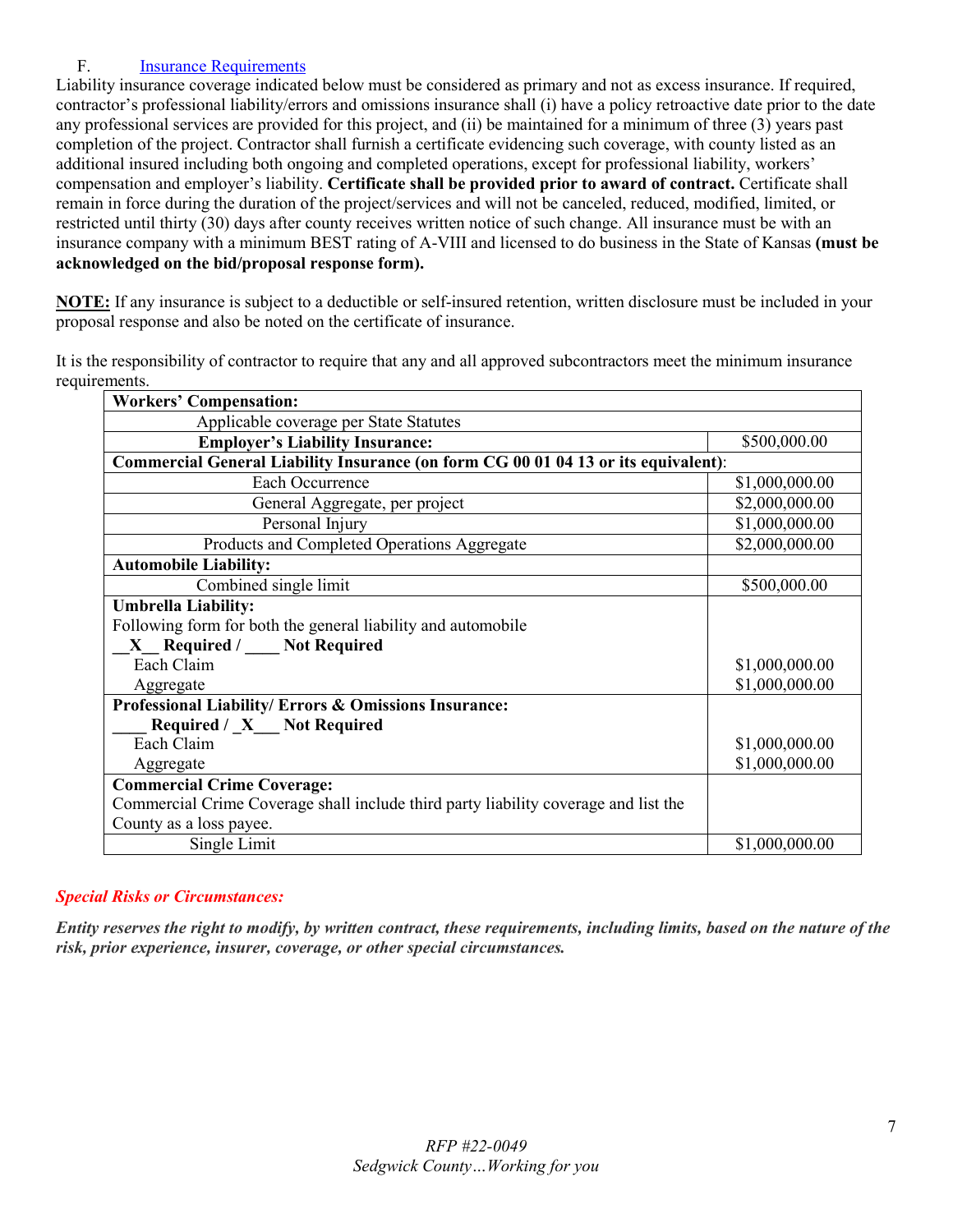### G. [Indemnification](#page-1-12)

To the fullest extent of the law, the provider, its subcontractor, agents, servants, officers or employees shall indemnify and hold harmless Sedgwick County, including, but not limited to, its elected and appointed officials, officers, employees and agents, from any and all claims brought by any person or entity whatsoever, arising from any act, error, or omission of the provider during the provider's performance of the agreement or any other agreements of the provider entered into by reason thereof. The provider shall indemnify and defend Sedgwick County, including, but not limited to, its elected and appointed officials, officers, employees and agents, with respect to any claim arising, or alleged to have arisen from negligence, and/or willful, wanton or reckless acts or omissions of the provider, its subcontractor, agents, servants, officers, or employees and any and all losses or liabilities resulting from any such claims, including, but not limited to, damage awards, costs and reasonable attorney's fees. This indemnification shall not be affected by any other portions of the agreement relating to insurance requirements. The provider agrees that it will procure and keep in force at all times at its own expense insurance in accordance with these specifications.

## <span id="page-7-0"></span>H. [Confidential Matters and Data Ownership](#page-1-13)

The successful proposer agrees all data, records and information, which the proposer, its agents and employees, which is the subject of this proposal, obtain access, remains at all times exclusively the property of Sedgwick County. The successful proposer agrees all such data, records, plans and information constitutes at all times proprietary information of Sedgwick County. The successful proposer agrees that it will not disclose, provide, or make available any of such proprietary information in any form to any person or entity. In addition, the successful proposer agrees it will not use any names or addresses contained in such data, records, plans and information for the purpose of selling or offering for sale any property or service to any person or entity who resides at any address in such data. In addition, the successful proposer agrees it will not sell, give or otherwise make available to any person or entity any names or addresses contained in or derived from such data, records and information for the purpose of allowing such person to sell or offer for sale any property or service to any person or entity named in such data. Successful proposer agrees it will take all reasonable steps and the same protective precautions to protect Sedgwick County's proprietary information from disclosure to third parties as with successful proposer's own proprietary and confidential information. Proposer agrees that all data, regardless of form that is generated as a result of this Request for Proposal is the property of Sedgwick County.

<span id="page-7-1"></span>I. [Proposal Conditions](#page-1-14)

<https://www.sedgwickcounty.org/media/31338/proposal-terms-conditions.pdf>

#### General Contract Provisions

<https://www.sedgwickcounty.org/media/31337/general-contractual-provisions.pdf>

Mandatory Contract Provisions

<https://www.sedgwickcounty.org/media/31336/mandatory-contractual-provisions.pdf>

Independent Contractor

<https://www.sedgwickcounty.org/media/54780/independent-contractor-addendum.pdf>

Sample Contract

<https://www.sedgwickcounty.org/media/39236/sample-contract.pdf>

#### Federal Certifications Addendum Sedgwick County

[https://www.sedgwickcounty.org/media/59719/federal-certifications-addendum-updated-for-changes-to-ug-11-12-2020](https://www.sedgwickcounty.org/media/59719/federal-certifications-addendum-updated-for-changes-to-ug-11-12-2020-no-signature-line.pdf) [no-signature-line.pdf](https://www.sedgwickcounty.org/media/59719/federal-certifications-addendum-updated-for-changes-to-ug-11-12-2020-no-signature-line.pdf)

Suspension and Debarment

<https://www.sedgwickcounty.org/finance/purchasing/suspension-and-debarment/>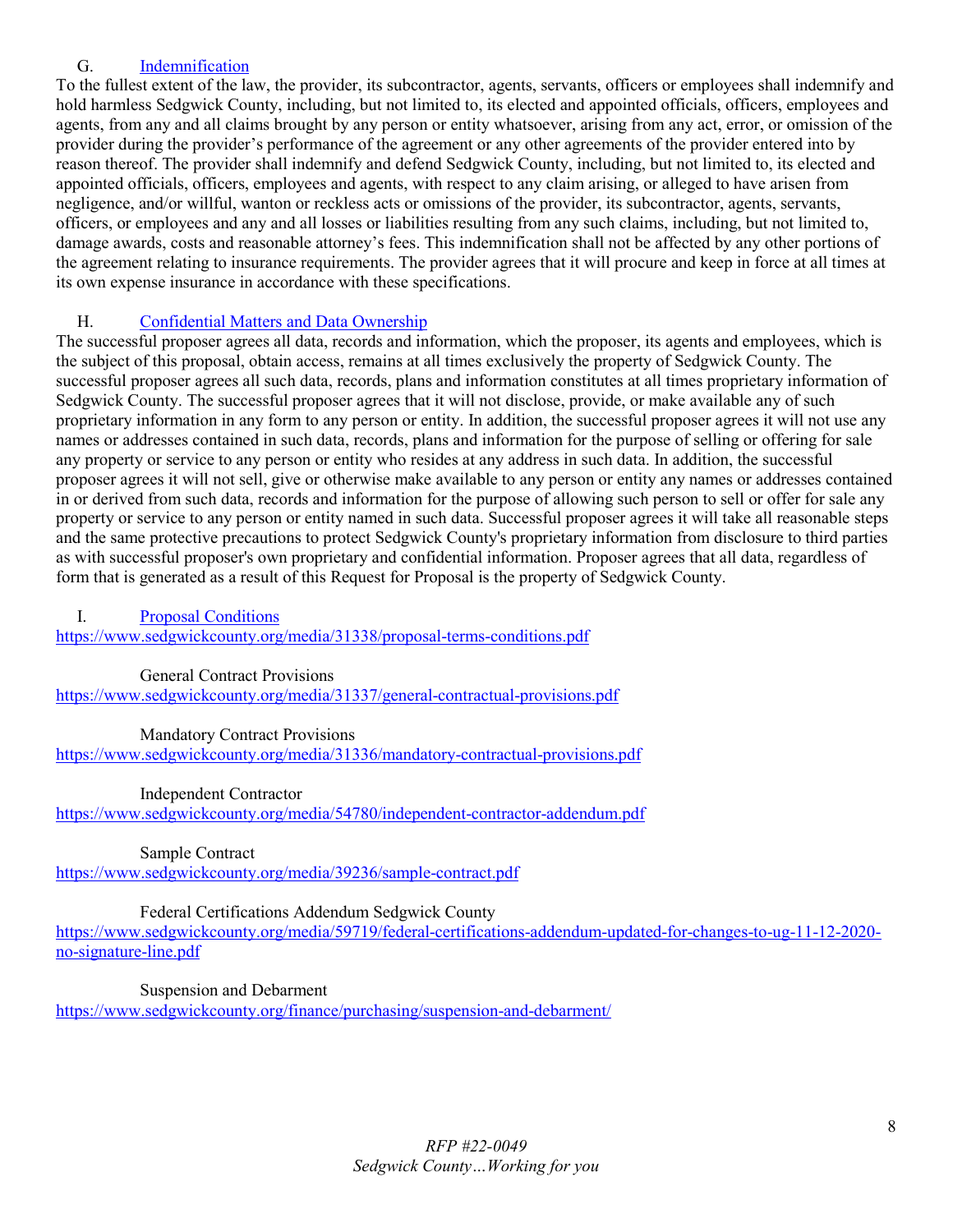### <span id="page-8-0"></span>**VIII. [Required Response Content](#page-1-15)**

All proposal submissions shall include the following:

- 1. Firm profile: the name of the firm, address, telephone number(s), contact person, year the firm was established, and the names of the principals of the firm.
- 2. The firm's relevant experience, notably experience working with government agencies.
- 3. At minimum, three (3) professional references, besides Sedgwick County, with email addresses, telephone numbers, and contact persons where work has been completed within the last three years.
- 4. A disclosure of any personal or financial interest in any properties in the project area, or any real or potential conflicts of interest with members of the Sedgwick County Board of County Commissioners or county staff.
- 5. A description of the type of assistance that will be sought from county staff, including assistance required from the county to lessen the costs of this project.
- 6. Proof of insurance meeting minimum insurance requirements as designated herein.
- 7. Those responses that do not include all required forms/items may be deemed non-responsive.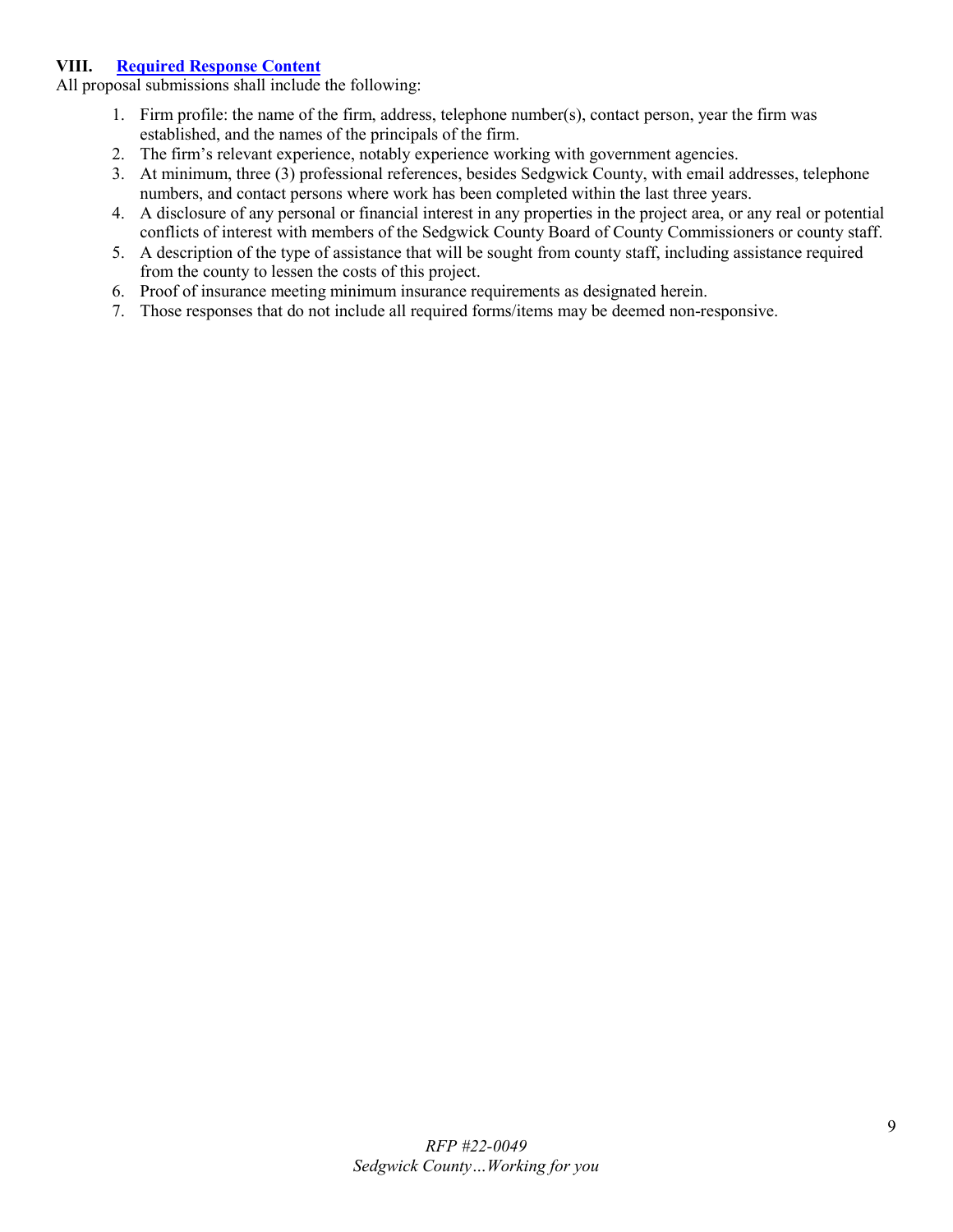### **REQUEST FOR PROPOSAL**

**RFP #22-0049**

#### **SCHEDULING AND PAYMENT MANAGEMENT FOR HOSPITAL GUARD DUTY**

<span id="page-9-0"></span>The undersigned, on behalf of the proposer, certifies that: (1) this offer is made without previous understanding, agreement or connection with any person, firm, or corporation submitting a proposal on the same project; (2) is in all respects fair and without collusion or fraud; (3) the person whose signature appears below is legally empowered to bind the firm in whose name the proposer is entered; (4) they have read the complete Request for Proposal and understands all provisions; (5) if accepted by the county, this proposal is guaranteed as written and amended and will be implemented as stated; and (6) mistakes in writing of the submitted proposal will be their responsibility.

| NAME                                                                                                                                                                                                                                                                                                                                                                                                                         |                                                                                                              |  |
|------------------------------------------------------------------------------------------------------------------------------------------------------------------------------------------------------------------------------------------------------------------------------------------------------------------------------------------------------------------------------------------------------------------------------|--------------------------------------------------------------------------------------------------------------|--|
| DBA/SAME                                                                                                                                                                                                                                                                                                                                                                                                                     |                                                                                                              |  |
|                                                                                                                                                                                                                                                                                                                                                                                                                              |                                                                                                              |  |
|                                                                                                                                                                                                                                                                                                                                                                                                                              |                                                                                                              |  |
| PHONE HOURS HOURS                                                                                                                                                                                                                                                                                                                                                                                                            |                                                                                                              |  |
|                                                                                                                                                                                                                                                                                                                                                                                                                              |                                                                                                              |  |
|                                                                                                                                                                                                                                                                                                                                                                                                                              |                                                                                                              |  |
| NUMBER OF LOCATIONS NUMBER OF PERSONS EMPLOYED PUMBER OF PERSONS EMPLOYED                                                                                                                                                                                                                                                                                                                                                    |                                                                                                              |  |
| TYPE OF ORGANIZATION: Public Corporation Private Corporation Sole Proprietorship                                                                                                                                                                                                                                                                                                                                             |                                                                                                              |  |
|                                                                                                                                                                                                                                                                                                                                                                                                                              |                                                                                                              |  |
| BUSINESS MODEL: Small Business __________ Manufacturer ___________ Distributor _________ Retail __________                                                                                                                                                                                                                                                                                                                   |                                                                                                              |  |
|                                                                                                                                                                                                                                                                                                                                                                                                                              |                                                                                                              |  |
| Not a Minority-Owned Business: Minority-Owned Business: (Specify Below)                                                                                                                                                                                                                                                                                                                                                      |                                                                                                              |  |
|                                                                                                                                                                                                                                                                                                                                                                                                                              | African American (05) ________ Asian Pacific (10) _________ Subcontinent Asian (15) __________ Hispanic (20) |  |
|                                                                                                                                                                                                                                                                                                                                                                                                                              |                                                                                                              |  |
|                                                                                                                                                                                                                                                                                                                                                                                                                              |                                                                                                              |  |
| Not Minority - Woman Owned (50) African American-Woman Owned (55) Asian Pacific-Woman Owned (60)                                                                                                                                                                                                                                                                                                                             |                                                                                                              |  |
| Subcontinent Asian-Woman Owned (65) Hispanic Woman Owned (70) Native American-Woman Owned (75)                                                                                                                                                                                                                                                                                                                               |                                                                                                              |  |
| Other – Woman Owned $(80)$ – Please specify                                                                                                                                                                                                                                                                                                                                                                                  |                                                                                                              |  |
| ARE YOU REGISTERED TO DO BUSINESS IN THE STATE OF KS: Yes No                                                                                                                                                                                                                                                                                                                                                                 |                                                                                                              |  |
|                                                                                                                                                                                                                                                                                                                                                                                                                              |                                                                                                              |  |
| INSURANCE REGISTERED IN THE STATE OF KS WITH MINIMUM BEST RATING OF A-VIII: Yes No                                                                                                                                                                                                                                                                                                                                           |                                                                                                              |  |
| <b>ACKNOWLEDGE RECEIPT OF ADDENDA:</b> All addendum(s) are posted to our RFB/RFP web page and it is the vendor's<br>responsibility to check and confirm all addendum(s) related to this document by going to<br>www.sedgwickcounty.org/finance/purchasing.asp.                                                                                                                                                               |                                                                                                              |  |
| NO. DATED ; NO. , DATED ; NO. , DATED ; NO. , DATED                                                                                                                                                                                                                                                                                                                                                                          |                                                                                                              |  |
| In submitting a proposal, vendor acknowledges all requirements, terms, conditions, and sections of this document. Proposal<br>submission format should be by order in which sections are listed throughout the document. All minimum and general requirements<br>should be specifically addressed and detailed in proposer's response. Exceptions to any part of this document should be clearly<br>delineated and detailed. |                                                                                                              |  |
|                                                                                                                                                                                                                                                                                                                                                                                                                              |                                                                                                              |  |
| Print Name                                                                                                                                                                                                                                                                                                                                                                                                                   | Dated                                                                                                        |  |